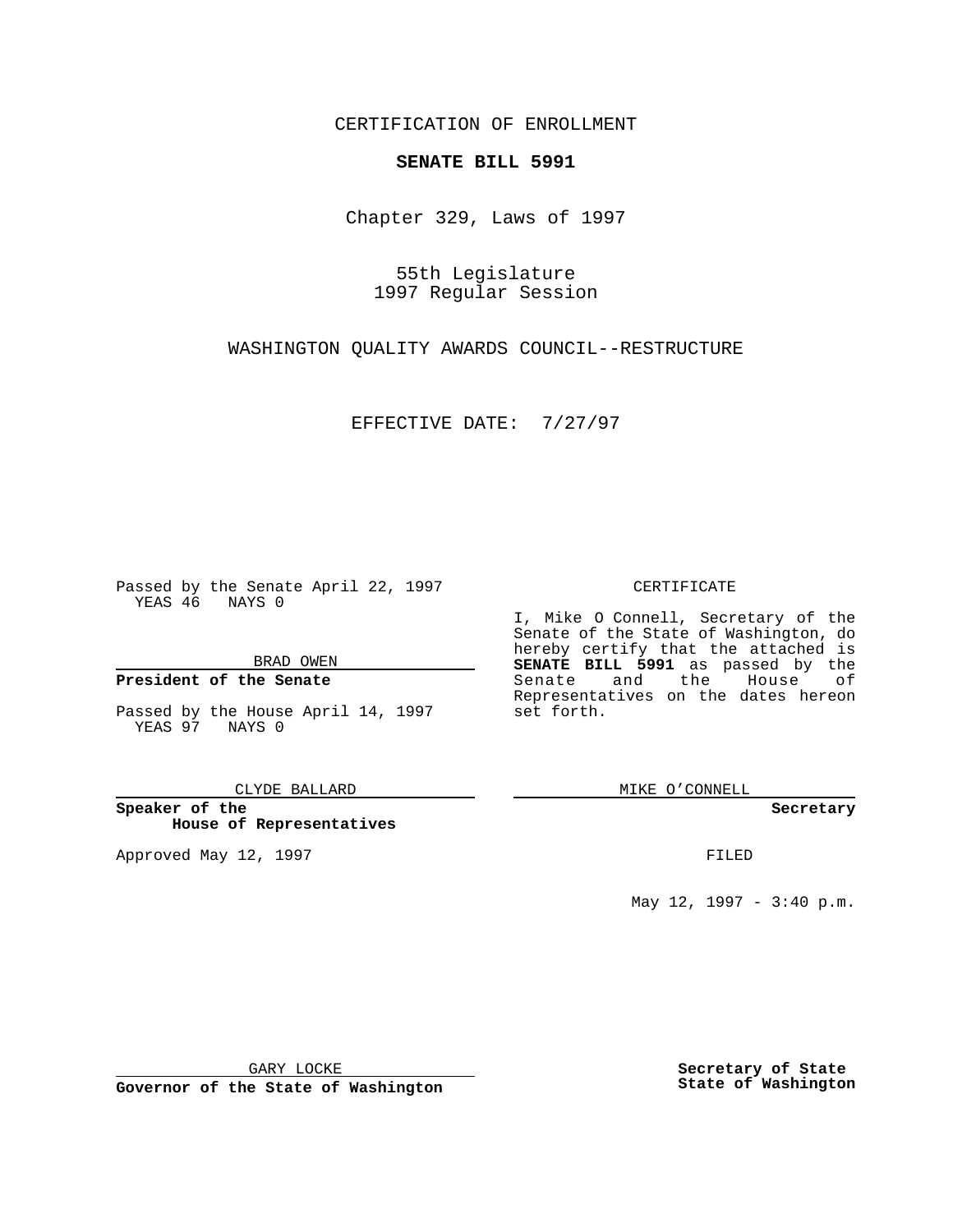# **SENATE BILL 5991** \_\_\_\_\_\_\_\_\_\_\_\_\_\_\_\_\_\_\_\_\_\_\_\_\_\_\_\_\_\_\_\_\_\_\_\_\_\_\_\_\_\_\_\_\_\_\_

\_\_\_\_\_\_\_\_\_\_\_\_\_\_\_\_\_\_\_\_\_\_\_\_\_\_\_\_\_\_\_\_\_\_\_\_\_\_\_\_\_\_\_\_\_\_\_

## AS AMENDED BY THE HOUSE

Passed Legislature - 1997 Regular Session

**State of Washington 55th Legislature 1997 Regular Session By** Senators Horn, Haugen and Patterson; by request of Secretary of State

Read first time 02/25/97. Referred to Committee on Government Operations.

1 AN ACT Relating to quality awards; amending RCW 43.330.140; adding 2 new sections to chapter 43.07 RCW; and recodifying RCW 43.330.140.

3 BE IT ENACTED BY THE LEGISLATURE OF THE STATE OF WASHINGTON:

4 **Sec. 1.** RCW 43.330.140 and 1994 c 306 s 1 are each amended to read 5 as follows:

6 (1) The Washington quality award council shall be organized as a 7 ((part of the)) private, nonprofit corporation ((quality for Washington 8 state foundation, with the assistance of the department)), in 9 accordance with chapter 24.03 RCW and this section, with limited staff 10 assistance by the secretary of state as provided by section 2 of this 11 act.

 $((+1))$   $(2)$  The council shall oversee the governor's Washington state quality achievement award program. The purpose of the program is to improve the overall competitiveness of the state's economy by stimulating Washington state industries, business, and organizations to bring about measurable success through setting standards of organizational excellence, encouraging organizational self-assessment, identifying successful organizations as role models, and providing a valuable mechanism for promoting and strengthening a commitment to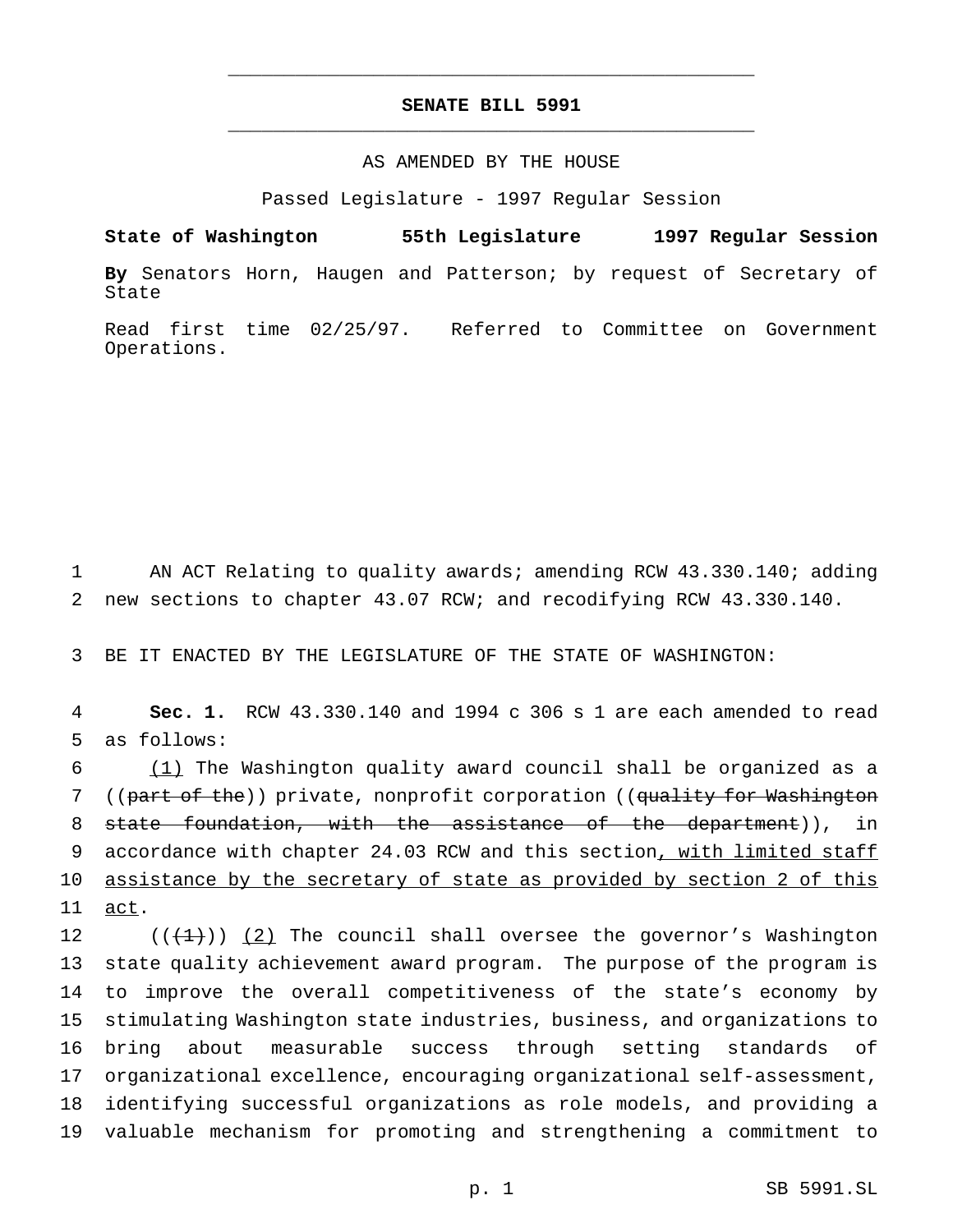continuous quality improvement in all sectors of the state's economy. The program shall annually recognize organizations that improve the quality of their products and services and are noteworthy examples of high-performing work organizations.

5  $((+2+))$  (3) The council shall consist of the governor and the 6 ((director)) secretary of state, or their designees, as chair and vice-7 chair, respectively, ((and)) the director of the department of 8 community, trade, and economic development, or his or her designee, and 9 twenty-seven members appointed by the governor. Those twenty-seven 10 council members must be selected from recognized professionals who 11 shall have backgrounds in or experience with effective quality 12 improvement techniques, employee involvement quality of work life 13 initiatives, ((and)) development of innovative labor-management 14 relations, and other recognized leaders in state and local government 15 and private business. The ((initial)) membership of the board beyond 16 the chair and vice-chair shall be appointed by the governor (( $f$ rom a 17 <del>list of nominees submitted by the quality for Washington state</del> 18 foundation. The list of nominees shall include representatives from 19 the governor's small business improvement council, the Washington state 20 efficiency commission, the Washington state productivity board, the 21 Washington state service quality network, the association for quality 22 and participation, the American society for quality control, business 23 and labor associations, educational institutions, elected officials, 24 and representatives from former recipients of international, national, 25 or state quality awards)) for terms of three years.

26 ( $(\frac{4}{3})$ )  $(4)$  The council shall establish a board of examiners, a recognition committee, and such other subcouncil groups as it deems appropriate to carry out its responsibilities. Subcouncil groups established by the council may be composed of noncouncilmembers.

30 (((4) The council shall receive its administrative support and 31 operational expenses from the quality for Washington state 32 foundation.))

33 (5) The council shall( $(-\text{in} \text{conjunction with the quality for})$  Washington state foundation,)) compile a list of resources available for organizations interested in productivity improvement, quality techniques, effective methods of work organization, and upgrading work force skills as a part of the quality for Washington state foundation's ongoing educational programs. The council shall make the list of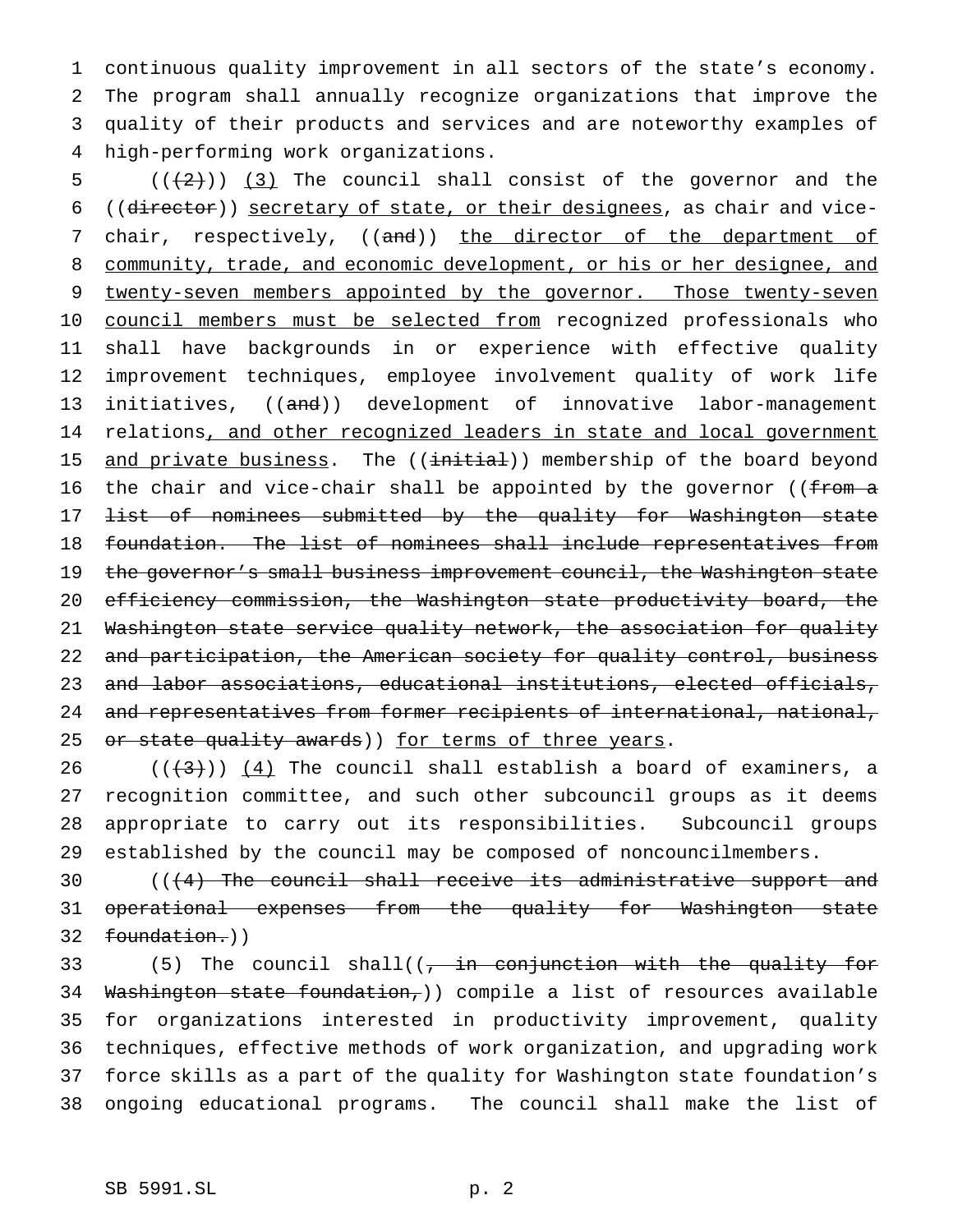1 resources available to the general public( $\frac{1}{t}$  including labor, business, 2 nonprofit and public agencies, and the department)).

3 (6) The council( $\frac{1}{r}$  in conjunction with the quality for Washington state foundation,)) may conduct such public information, research, education, and assistance programs as it deems appropriate to further quality improvement in organizations operating in the state of Washington.

(7) The council shall:

(a) Approve and announce achievement award recipients;

(b) Approve guidelines to examine applicant organizations;

(c) Approve appointment of judges and examiners;

 (d) Arrange appropriate annual awards and recognition for recipients, in conjunction with the quality for Washington state foundation;

 (e) Formulate recommendations for change in the nomination form or award categories, in cooperation with the quality for Washington state foundation; and

18 (f) Review any related education, training, technology transfer, 19 and research initiatives proposed ((by the quality for Washington state 20 foundation)) to it, and that it determines merits such a review.

 (8) By January 1st of each even-numbered year, the council shall report to the governor and the appropriate committees of the legislature on its activities in the proceeding two years and on any recommendations in state policies or programs that could encourage quality improvement and the development of high-performance work organizations.

27 (9) The council shall cease to exist on July 1,  $((2004))$  1999, unless otherwise extended by law.

 NEW SECTION. **Sec. 2.** A new section is added to chapter 43.07 RCW to read as follows:

 (1) The secretary of state shall provide administrative assistance and support to the Washington quality award council only to the extent that the legislature appropriates funds specifically designated for this purpose. The secretary of state has no duty to provide assistance or support except to the extent specifically provided by appropriation. (2) The Washington quality award council may develop private sources of funding, including the establishment of a private foundation. Except as provided in subsection (1) of this section, the